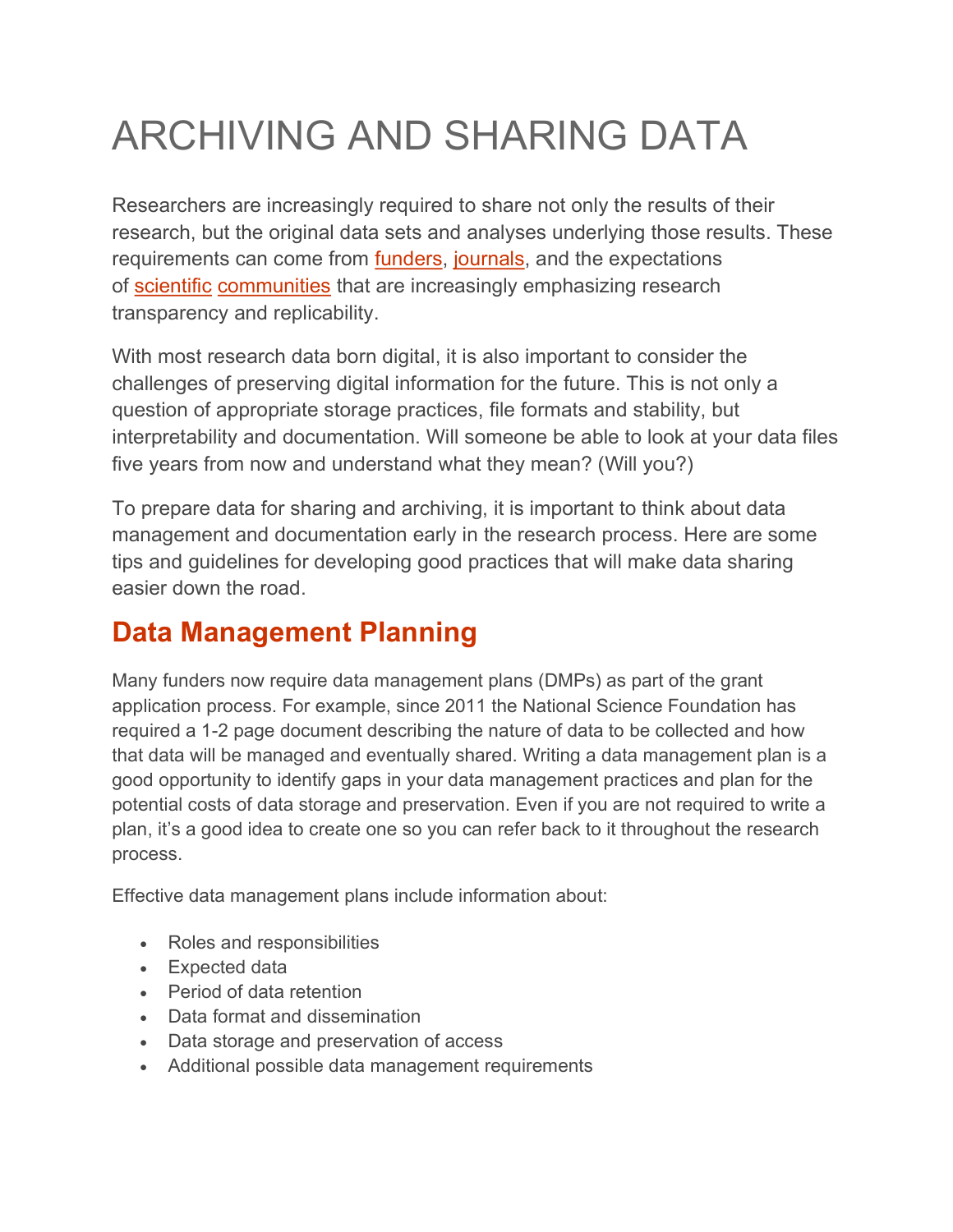You can get help creating a plan using the DMPTool, a resource created by the California Digital Library that walks researchers step by step through the process of writing a plan, customized to the specific requirements of a funder. If you log in through Duke University, you can access additional resources developed for Duke researchers.

Another important aspect of data management planning is your Institutional Review Board (IRB) protocol and consent process for study participants. If you collect personally identifiable information (PII), then you will need to include a data security plan and/or de-identification procedures in your DMP. In addition, if you plan to share your data, this needs to be reflected accurately in your consent form language. For more guidance on these issues, see the ICPSR's approach to confidentiality.

### Storage and Backups

Data loss is one of the worst things that can happen to a researcher, but the easiest to prevent. Be sure to follow the 3-2-1 rule:

- Exteep at least 3 copies of your data (1 original, 2 backups)
- on at least 2 different types of storage (hard drive, external drive, cloud)
- with at least 1 copy off-site (in a separate physical location or in the cloud)

| <b>Hardware</b>               | <b>Rating</b>         | <b>Notes</b>                      |
|-------------------------------|-----------------------|-----------------------------------|
| Personal<br>computer          | Good                  | Good when used with other storage |
| <b>External hard</b><br>drive | Good                  | Good when used with other storage |
| Local<br>server/drive         | Good                  | Good when used with other storage |
| Magnetic tape                 | Good                  | Good when used with other storage |
| CD/DVD                        | Acceptable            | Cumbersome to use                 |
| Cloud storage                 | Depends on<br>product | Read the Terms of Service         |
| USB flash drive               | Do not use            | Use only for file transfer        |

Note that some types of storage are better than others\*: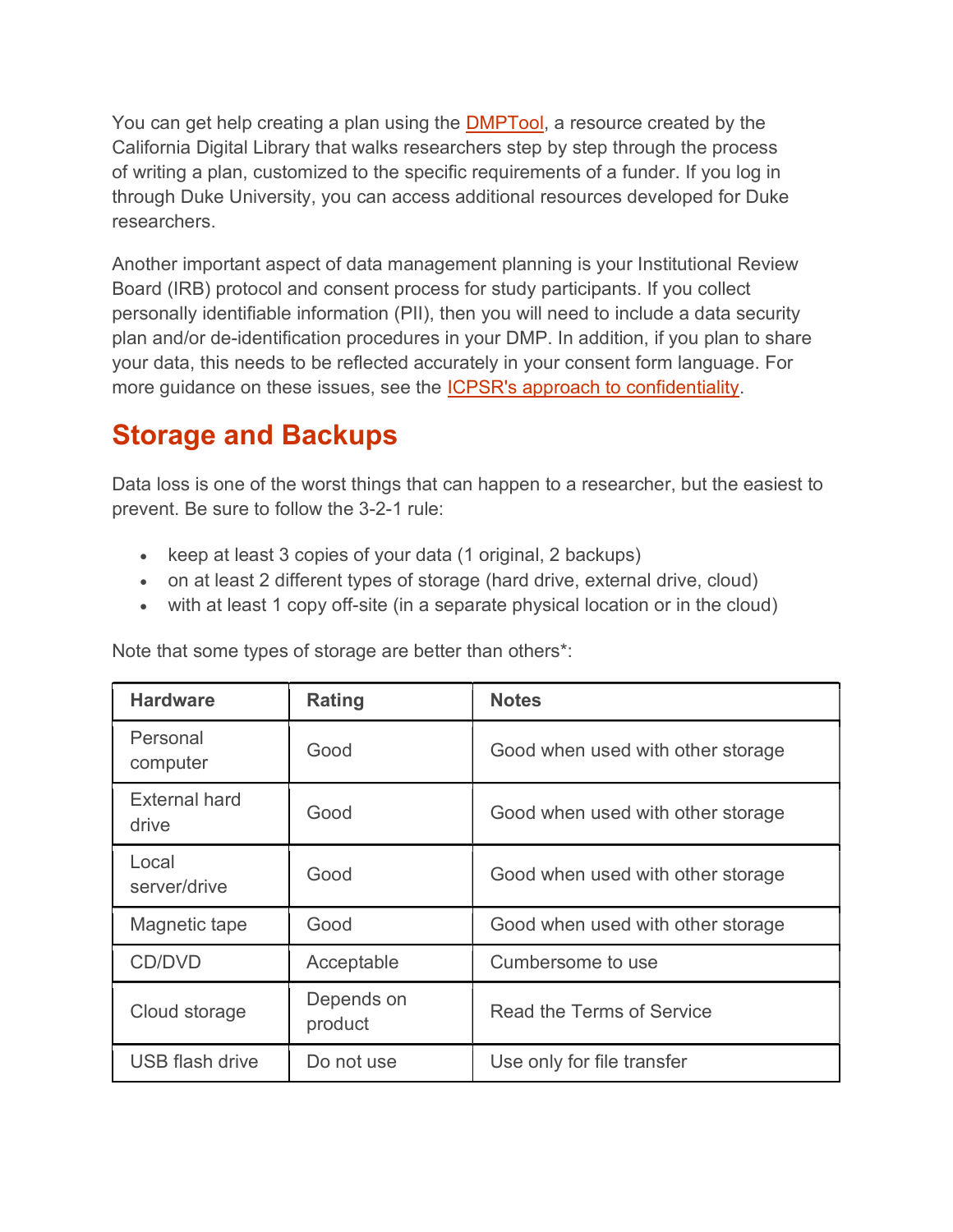| <b>Hardware</b> | Rating     | <b>Notes</b>                                      |
|-----------------|------------|---------------------------------------------------|
| Obsolete media  | Do not use | Remove data from old media as soon<br>as possible |

Table from Data Management for Researchers, by Kristin Briney (2015)

There are a number of storage options available at Duke, including storage for sensitive data. It is a good idea to consult with your department IT or OIT to choose the appropriate storage option for you, especially if you have data privacy concerns or if you have collaborators who need to access the files.

If you are working with other researchers, make sure that project roles are well-defined, and permissions to read, write, or execute files are assigned appropriately. File organization and versioning can also help to streamline collaborative work (see sections below for more detail).

# File organization and naming

Keeping your files well organized from the beginning of your research project is important so that it is easy for you and collaborators to find what you need later, and so that other researchers will understand your data files when you share your data in a repository. There is no one correct solution for how to setup your directory structure; this will depend on the nature of your data and the needs of your project. However, it is helpful to decide on an organizational structure early, document it, and be consistent.

One example of an organizational strategy for your files is the TIER Protocol (Teaching Integrity in Empirical Research), developed at Haverford College to encourage reproducible and transparent research practices in the training of students in the social sciences. The protocol specifies that researchers organize their project files into the following subfolders:

- original data
- command files
- analysis data
- documents

Other ways to organize your files are:

- by project
- by researcher
- by date
- by sample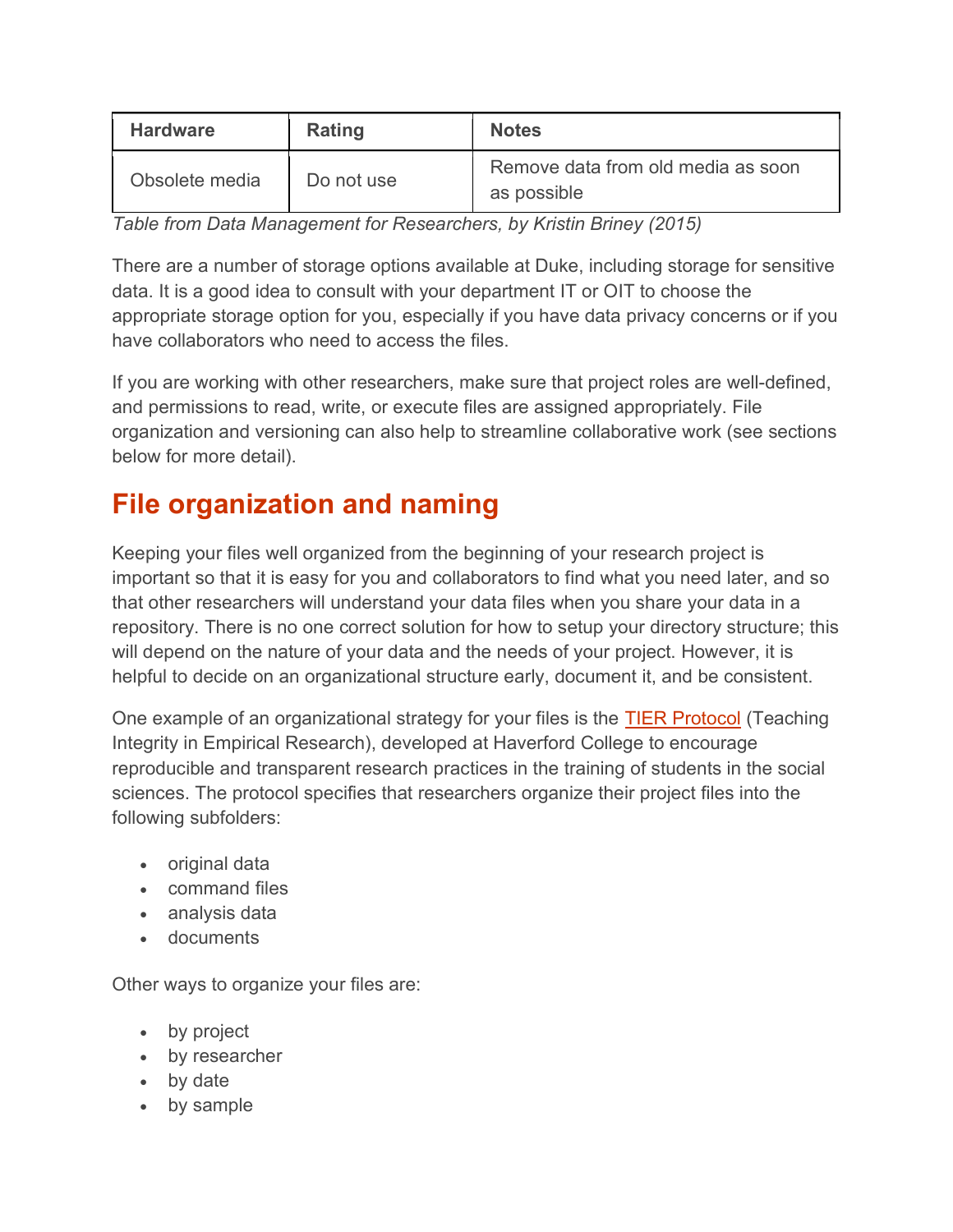- by study type (experimental, observational)
- by data type (quantitative, qualitative)
- any combination of the above

If you know ahead of time where you would like to share or archive your data, it's a good idea to consult with the archive or repository about how your files will need to be structured for deposit so that you can organize them that way from the start.

#### File naming

Another way to keep your files organized is to use consistent file naming conventions. File names should be unique, descriptive, and applied consistently. Give some thought to what information needs to be in the file name, without letting the names become too long (preferably less than 25 characters). Consider including information like the project name, type of study, researcher name or initials, analysis type, date, location, and/or version number. Be sure to avoid using special characters that may interfere with the ability to use your files in different computing environments: " $\lambda$ : \* ? '< > [ ] & \$

If you use dates in your file names, follow the standard convention (known as ISO 8601) that begins with the year, followed by the two-digit month and two-digit day (e.g., YYYY-MM-DD or YYYYMMDD). This can be especially helpful at the beginning of your file name, because it allows you to sort your files chronologically.

Finally, if your file names contain several elements (e.g. researcher name, study, and sample), you can increase human readability by separating them with underscores (name study sample) or using what's known as camel case (NameStudySample).

#### Version Control

As your research progresses, it is likely that you will create multiple versions of the same file. For linear changes that don't need to be tracked closely, you can incorporate versioning into your file naming convention by adding " v1, v2" etc. to the file name, or by including the date. However, if you need more complex tracking (e.g. if multiple people are working on the same file at once, and the changes need to be reconciled), then you might want to consider using a version control system such as Git/GitHub or Apache Subversion. Some file sharing systems have built-in version control as well. For example, Box saves a version history for each file and includes a file "locking" feature to prevent simultaneous edits.

It is especially important to keep the original version of your data file. A tip for making sure this file remains unchanged is to keep at least one copy as a 'read only' file.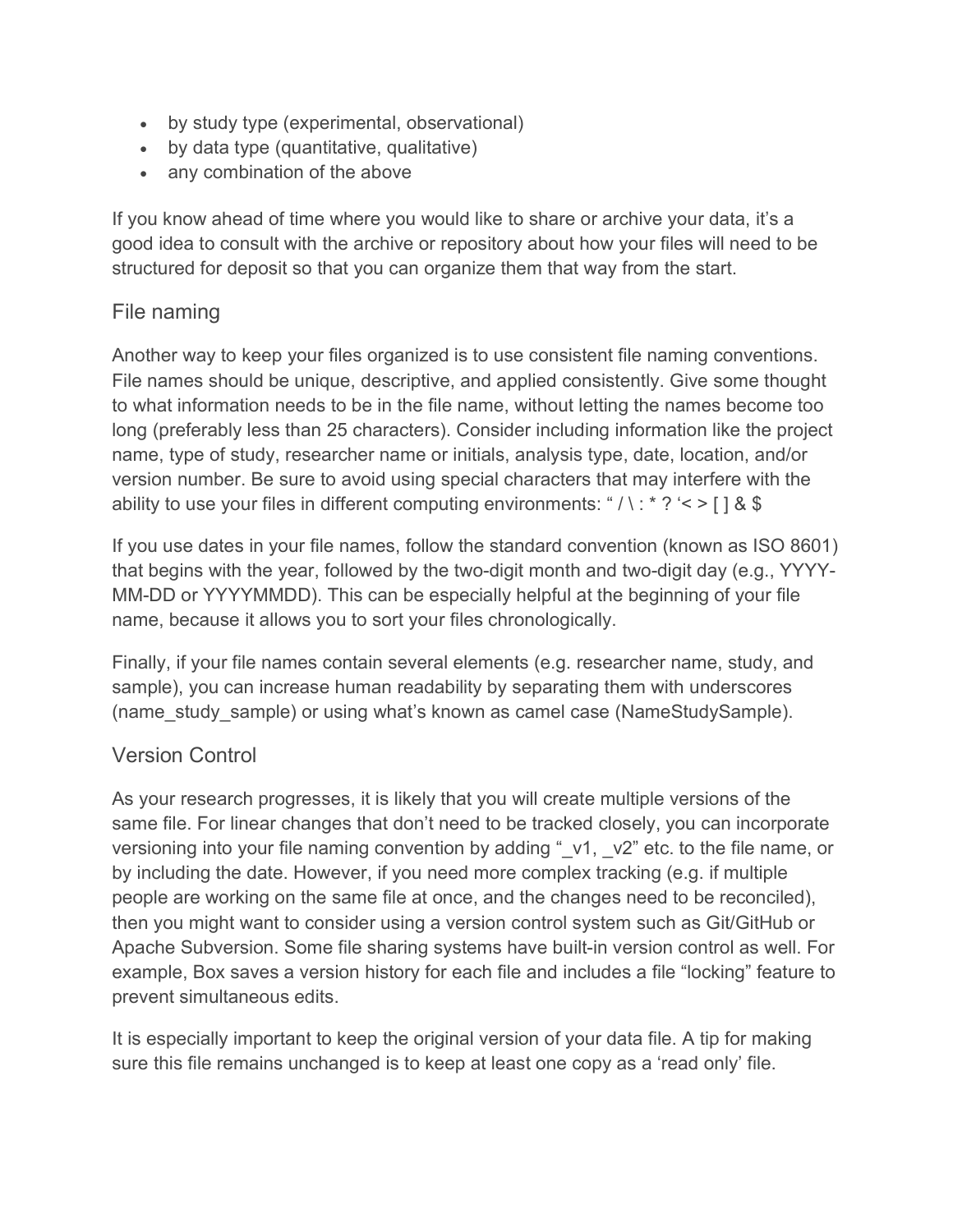# Data documentation

Many journals, funders, and research communities not only encourage data sharing, but have detailed requirements and standards for the documentation and metadata that needs to accompany data sets. For example, in 2012 the American Political Science Association (APSA) introduced changes to the Guide to Professional Ethics in Political Science to reflect the aims of the Data Access & Research Transparency initiative, emphasizing the importance of making data available. In response, 27 journals in political science issued a statement (known as JETS, or the Journal Editors Transparency Statement) requiring authors to share their data and details of analysis as a condition of publication. The American Journal of Political Science goes a step further to require that code be fully reproducible.

A similar transparency initiative exists for American Association for Public Opinion Research (AAPOR). And more generally, in 2015 the Center for Open Science introduced the Transparency and Openness (TOP) guidelines, which have been adopted by over 3,200 journals and organizations.

As data sharing and code reproducibility become the norm for scientific publishing, it is important to be prepared to share your data along with supporting documentation when it becomes time to publish. Below is a summary of the information typically required for quantitative survey research:

- A list of files, with a description for each one
- Data required to reproduce all tables, figures, and other analytic results
- Reference information for data sets used (if from external sources)
- Guidelines for data files:
	- o Give variables meaningful names
	- o Variable labels
	- o Variable codes
	- o Missing data codes
	- o Variable groups
	- o Constructed variables
	- $\circ$  A unique case identifier variable (if the data are from a secondary source)
- Code/software commands:
	- $\circ$  How to get from raw data to analysis data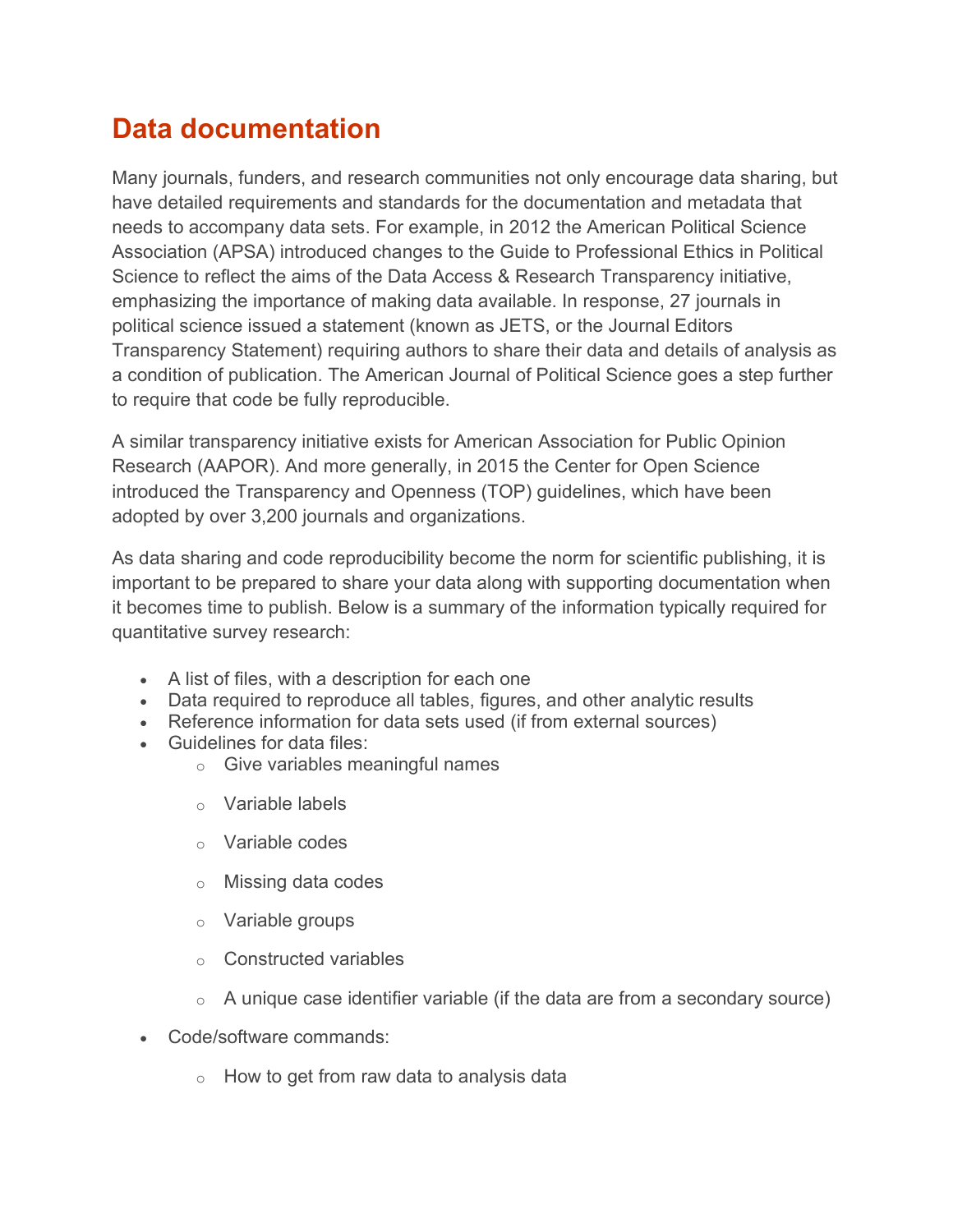- Code for extracting variables or observations
- Data transformations
- Assigning missing values
- Merging data sets from different sources
- $\circ$  How to reproduce each analysis/graph/table from the article
- o Use comments extensively
- $\circ$  Include the version of the software used, and any packages or libraries
- $\circ$  Use informative file names for command files
- $\circ$  Can be in commonly used statistical software formats (e.g. Stata .do files, R scripts) but ideally in preservation-friendly formats like .txt as well
- Information about the study:
	- $\circ$  Who sponsored the study, who conducted it, and who funded it
	- $\circ$  Who should be contacted for additional information about the study
	- $\circ$  Exact wording and presentation of questions and response options
	- o Dates of data collection
	- o Language(s) used
	- $\circ$  A definition of the population under study, including its geographic location
	- $\circ$  A description of the sampling frame used to identify the population
		- Any segment of the sample not covered (e.g. if Alaska and Hawaii are excluded from a study of the United States)
		- If the sampling frame was provided by a third party, name the supplier
		- If no sampling frame or list was used, indicate that this is the case
	- o Description of the sample design
		- Method used to select and recruit participants (if they were selfselected, indicate this)
		- Quotas or additional selection criteria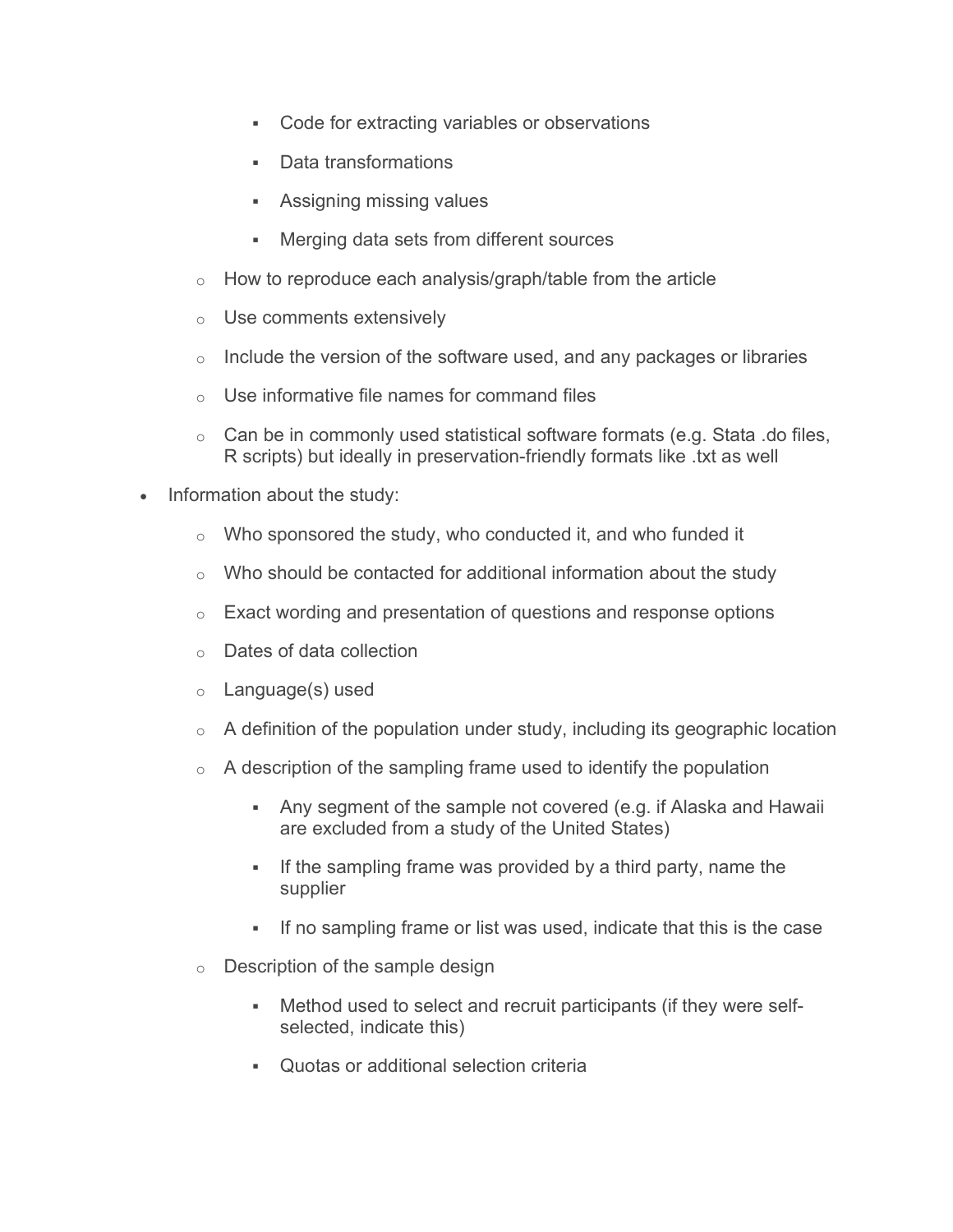- Whether respondents were selected using probability or nonprobability methods
- Sample sizes
- Estimates of sampling error if probability methods were used
- The variables used in any weighting or estimation procedures
- Any adjustments to reported margins of error due to clustering or weighting
- Which results are based on parts of the sample rather than the total sample, if applicable

Additional details, such as respondent instructions, stimulus materials, screening procedures, incentives offered, and data verification procedures, may need to be made available as well.

As you can imagine, it would be daunting to pull together all this information only at the end of a research project. The ideal practice is to create documentation as you go, updating it as necessary. But at the very least, keep detailed notes so that you have a reliable record of your research processes.

There are several different formats you can use to create documentation. The most flexible is a README.txt file, a practice commonly used in computer science that is becoming popular for research data as well. README.txt files can be included at any level of your folder structure, as needed. One strategy is to create a README.txt file to accompany each data file. Another form of documentation is a tabular codebook that lists each variable in a spreadsheet, along with columns for important attributes including variable name, type, length, parent measure, question text, and possible response values. As your project progresses, you can easily add additional columns as needed. Alternatively, it may be more intuitive to use an annotated instrument. This is the original survey or questionnaire, labeled with the variable names and values used in the data file.

# Archiving data in a repository

When you are ready to share your data, there are a number of repositories where you can share your data and accompanying documentation. Sharing your data in a trusted repository offers the benefits of improved discoverability, long-term preservation, a persistent identifier (e.g., a DOI) that others can use to cite your data, as well as curation services (offered by some repositories), and help meeting ethical and legal